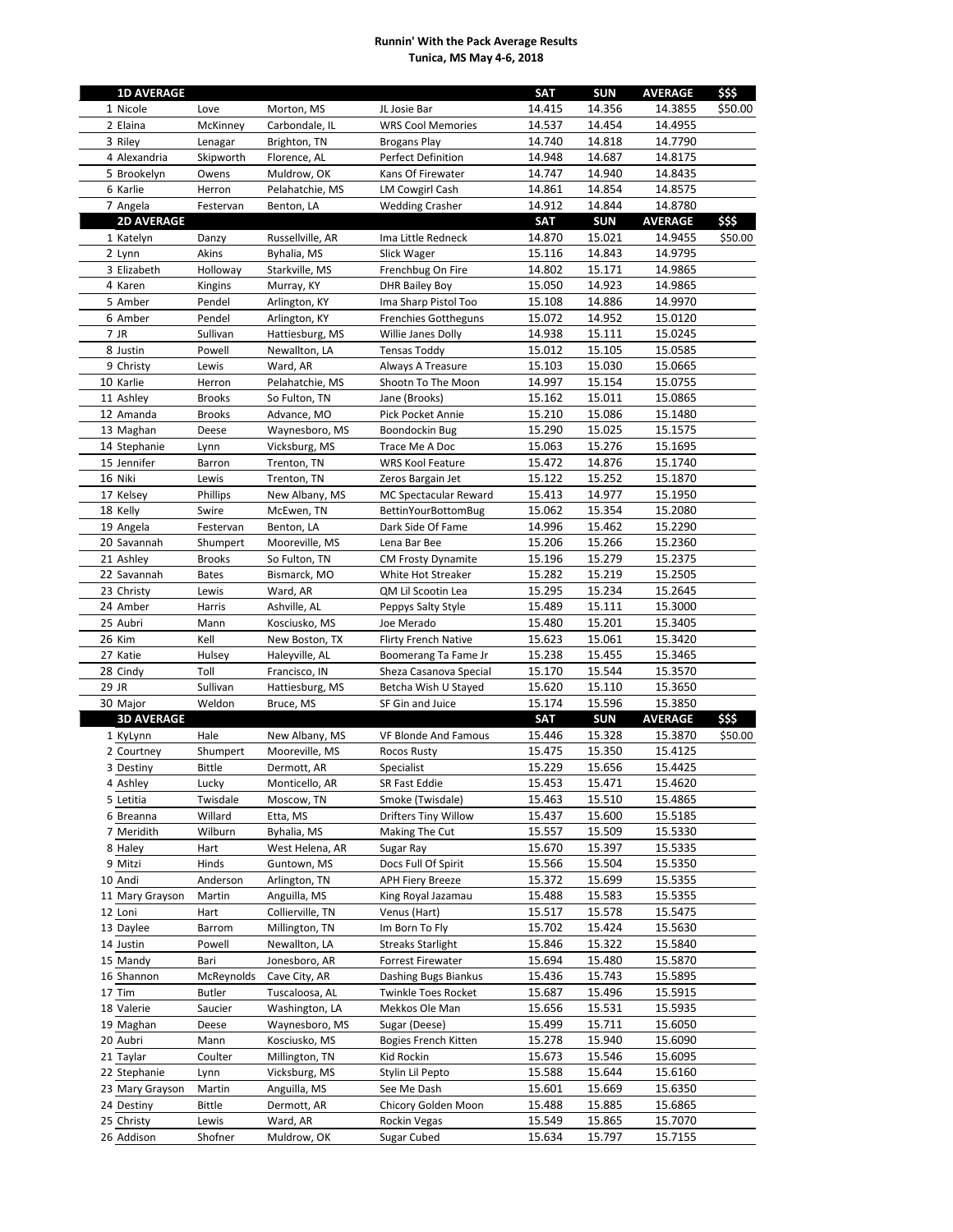## **Runnin' With the Pack Average Results Tunica, MS May 4-6, 2018**

| 27 LeAnne            | Haley                     | Atoka, TN                      | Jade (Haley)                             | 15.634           | 15.825           | 15.7295            |         |
|----------------------|---------------------------|--------------------------------|------------------------------------------|------------------|------------------|--------------------|---------|
| 28 Niki              | Lewis                     | Trenton, TN                    | <b>VF Smoked Rabbit</b>                  | 15.918           | 15.622           | 15.7700            |         |
| 29 Christy           | Lewis                     | Ward, AR                       | Hope It Happens Too                      | 15.938           | 15.607           | 15.7725            |         |
| 30 Samantha          | Cope                      | Harrison, AR                   | Red Diamond Rose                         | 15.584           | 15.989           | 15.7865            |         |
| 31 Maghan            | Deese                     | Waynesboro, MS                 | Paint Me Famous                          | 15.825           | 15.757           | 15.7910            |         |
| 32 Daylee            | Barrom                    | Millington, TN                 | Steele's City Feet                       | 15.869           | 15.767           | 15.8180            |         |
| 33 Brad              | <b>Bishop</b>             | Searcy, AR                     | Tuff (Bishop)                            | 15.924           | 15.728           | 15.8260            |         |
| 34 Katie             | Hulsey                    | Haleyville, AL                 | MP PrinceWithFlowers                     | 15.626           | 16.027           | 15.8265            |         |
| 35 Rita              | Smith                     | Sardis, TN                     | <b>Bad Boy Bottom</b>                    | 16.002           | 15.710           | 15.8560            |         |
| 36 Sage              | Scarato                   | High Ridge, MO                 | Shortcake (Scarato)                      | 15.919           | 15.806           | 15.8625            |         |
|                      |                           | Ashville, AL                   |                                          |                  |                  |                    |         |
| 37 Amber             | Harris                    |                                | Copper Rock                              | 15.890<br>16.083 | 15.870           | 15.8800<br>15.8845 |         |
| 38 Autumn            | Moore                     | Batesville, MS                 | Ivory Kilobyte                           |                  | 15.686           |                    |         |
| <b>4D AVERAGE</b>    |                           |                                |                                          | <b>SAT</b>       | <b>SUN</b>       | <b>AVERAGE</b>     | \$\$\$  |
| 1 Karlee             | Prince                    | Rose Bud, AR                   | Rogo (Prince)                            | 15.992           | 15.812           | 15.9020            | \$50.00 |
| 2 Shaunnah           | Thompson                  | Crawfordsville, AR             | <b>Charming Selection</b>                | 16.105           | 15.702           | 15.9035            |         |
| 3 Helen              | Smith                     | Eminence, MO                   | Revved Up Lil Jesse                      | 15.755           | 16.060           | 15.9075            |         |
| 4 Dana               | Crenshaw                  | Brighton, TN                   | Six Moon Shadow                          | 15.646           | 16.177           | 15.9115            |         |
| 5 Rhonda             | Ratterree                 | Star City, AR                  | Some Perks Bug Me                        | 16.144           | 15.684           | 15.9140            |         |
| 6 Amber              | Harris                    | Ashville, AL                   | Going Rogue                              | 16.483           | 15.349           | 15.9160            |         |
| 7 Mallory            | Bonnett                   | Oak Grove, LA                  | The Streakin Jewell                      | 15.767           | 16.161           | 15.9640            |         |
| 8 Angela             | Festervan                 | Benton, LA                     | Dreadlock                                | 16.092           | 15.846           | 15.9690            |         |
| 9 Mary Grayson       | Martin                    | Anguilla, MS                   | Four Alarm Tootie                        | 15.697           | 16.260           | 15.9785            |         |
| 10 Elle              | <b>Tice</b>               | Booneville, MS                 | Cutter (Tice)                            | 16.078           | 15.988           | 16.0330            |         |
| 11 Lisa              | Bledsoe                   | Selmer, TN                     | Special Dashing Jet                      | 16.155           | 15.911           | 16.0330            |         |
| 12 Allison           | Sneed                     | Jonesboro, AR                  | Moons American Jet                       | 15.958           | 16.128           | 16.0430            |         |
| 13 Cyrilla           | Jumper                    | Olive Branch, MS               | Firen Frost                              | 15.836           | 16.262           | 16.0490            |         |
| 14 Lisa              | Bledsoe                   | Selmer, TN                     | Cheyennes Honor                          | 16.093           | 16.041           | 16.0670            |         |
| 15 Jordyn            | Rice                      | Cordova, TN                    | Smooth Jet Two Bar                       | 15.721           | 16.424           | 16.0725            |         |
| 16 Allison           | Sneed                     | Jonesboro, AR                  | <b>Inspired Fire</b>                     | 16.095           | 16.061           | 16.0780            |         |
| 17 Glenda            | Farr                      | Millington, TN                 | Docs Champion Flyer                      | 16.337           | 16.036           | 16.1865            |         |
| 18 Debbie            | McCormick                 | Vivian, LA                     | Dineros First Down                       | 15.947           | 16.449           | 16.1980            |         |
| 19 Stephanie         | Lynn                      | Vicksburg, MS                  | Cals Little Star                         | 16.104           | 16.294           | 16.1990            |         |
| 20 Sharon            | West                      | Moscow, TN                     | Trip (West)                              | 16.102           | 16.358           | 16.2300            |         |
| 21 Janet             | <b>Bradford</b>           | Decatur, AL                    | Syble                                    | 16.540           | 15.988           | 16.2640            |         |
|                      |                           |                                |                                          |                  |                  |                    |         |
|                      |                           |                                |                                          |                  |                  |                    |         |
| 22 Cheyenne          | Stewart                   | Eupora, MS                     | Coats Cash Signature                     | 16.427           | 16.141           | 16.2840            |         |
| 23 Jane              | Loftin                    | Dexter, MO                     | A Lot Like A Jet                         | 16.139           | 16.448           | 16.2935            |         |
| 24 Jennine           | Ramage                    | Hernando, MS                   | Ole Mans Decker Jet                      | 16.343           | 16.265           | 16.3040            |         |
| 25 James             | McCormick                 | Vivian, LA                     | Shez Maxed Out                           | 16.380           | 16.255           | 16.3175            |         |
| 26 Debbie            | Owen                      | Star City, AR                  | Dun It Flints Way                        | 16.427           | 16.272           | 16.3495            |         |
| 27 Lisa              | Bledsoe                   | Selmer, TN                     | Honky Tonkin Lady                        | 16.408           | 16.340           | 16.3740            |         |
| 28 Lauren            | Cantrell                  | New Albany, MS                 | Dan (Cantrell)                           | 16.623           | 16.133           | 16.3780            |         |
| 29 Chris             | Plunk                     | Adamsville, TN                 | Howling Jack                             | 16.532           | 16.234           | 16.3830            |         |
| <b>5D AVERAGE</b>    |                           |                                |                                          | <b>SAT</b>       | <b>SUN</b>       | <b>AVERAGE</b>     | \$\$\$  |
| 1 Hallie             | Brown                     | Wheatley, AR                   | Lil Bit (Brown)                          | 16.353           | 16.418           | 16.3855            | \$50.00 |
| 2 Cheyenne           | Stewart                   | Eupora, MS<br>New Albany, MS   | DashunLuck<br>Peps Leo Bar               | 16.321           | 16.508           | 16.4145            |         |
| 3 Lauren             | Cantrell                  |                                |                                          | 16.457           | 16.406           | 16.4315            |         |
| 4 Valerie            | Saucier                   | Washington, LA                 | BA Dashin In A Lexus                     | 16.532           | 16.358           | 16.4450            |         |
| 5 Anna               | Scallion                  | Lake Comorant, MS              | Jet Lightning Joe                        | 16.457           | 16.463           | 16.4600            |         |
| 6 Cheyenne           | Stewart                   | Eupora, MS                     | <b>JMS Young Gun</b>                     | 16.649           | 16.395           | 16.5220            |         |
| 7 Sherri             | Surman                    | Senatobia, MS                  | Goose (Surman)                           | 16.408           | 16.643           | 16.5255            |         |
| 8 Keith              | Smith                     | Eminence, MO                   | Frenchmans Ladys Man                     | 16.398           | 16.667           | 16.5325            |         |
| 9 River              | Weldon                    | Bruce, MS                      | Prissy (Weldon)                          | 16.645           | 16.639           | 16.6420            |         |
| 10 Jane              | Loftin                    | Dexter, MO                     | Zippo Mischief                           | 16.625           | 16.680           | 16.6525            |         |
| 11 Anita             | Brown                     | Lake Comerant, MS              | Macs Native Dash                         | 16.635           | 16.683           | 16.6590            |         |
| 12 Jenny             | West                      | Water Valley, MS               | PC Pay Day                               | 16.589           | 16.730           | 16.6595            |         |
| 13 Christy           | Scallion                  | Lake Cormorant, MS             | Matts Peppy Gal                          | 16.621           | 16.756           | 16.6885            |         |
| 14 Kristin           | Tallent                   | Cordova, TN                    | CR Montana McCue                         | 16.522           | 16.863           | 16.6925            |         |
| 15 Lisa              | Bledsoe                   | Selmer, TN                     | <b>Black Clusion Bar</b>                 | 16.822           | 16.916           | 16.8690            |         |
| 16 Kaylean           | Luse                      | Bethel Springs, TN             | HooknThreeForMoneyes                     | 16.938           | 17.002           | 16.9700            |         |
| 17 Valerie           | Cross                     | Como, MS                       | Shadows Tiny Guy                         | 17.153           | 16.957           | 17.0550            |         |
| 18 Sarah             | Gatwood                   | Hattiesburg, MS                | Fabulous Peppy                           | 17.169           | 17.038           | 17.1035            |         |
| 19 Karen             | Moore                     | Athens, AL                     | Playboy Jet On Deck                      | 16.492           | 18.040           | 17.2660            |         |
| 20 Dayle             | Cosper                    | Houlka, MS                     | Palennas Sonny                           | 17.303           | 17.547           | 17.4250            |         |
| 21 Karlee            | Prince                    | Rose Bud, AR                   | Hot Rod (Prince)                         | 17.853           | 17.128           | 17.4905            |         |
| 22 Casey<br>23 Janet | Gaines<br><b>Bradford</b> | Coffeeville, MS<br>Decatur, AL | FrenchmansDashToWar<br>Rare All The Time | 16.892<br>17.470 | 18.364<br>17.822 | 17.6280<br>17.6460 |         |